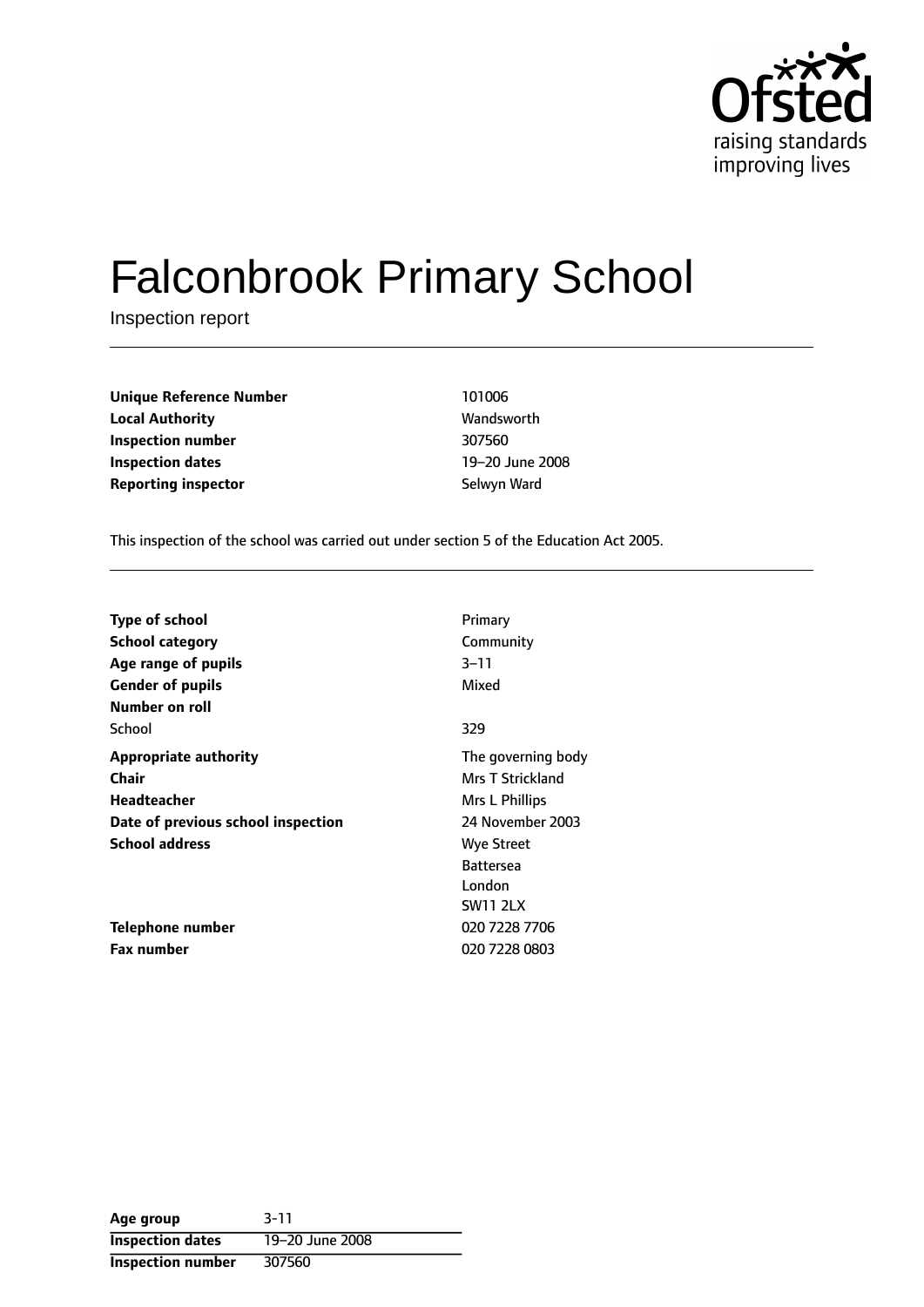.

© Crown copyright 2008

#### Website: www.ofsted.gov.uk

This document may be reproduced in whole or in part for non-commercial educational purposes, provided that the information quoted is reproduced without adaptation and the source and date of publication are stated.

Further copies of this report are obtainable from the school. Under the Education Act 2005, the school must provide a copy of this report free of charge to certain categories of people. A charge not exceeding the full cost of reproduction may be made for any other copies supplied.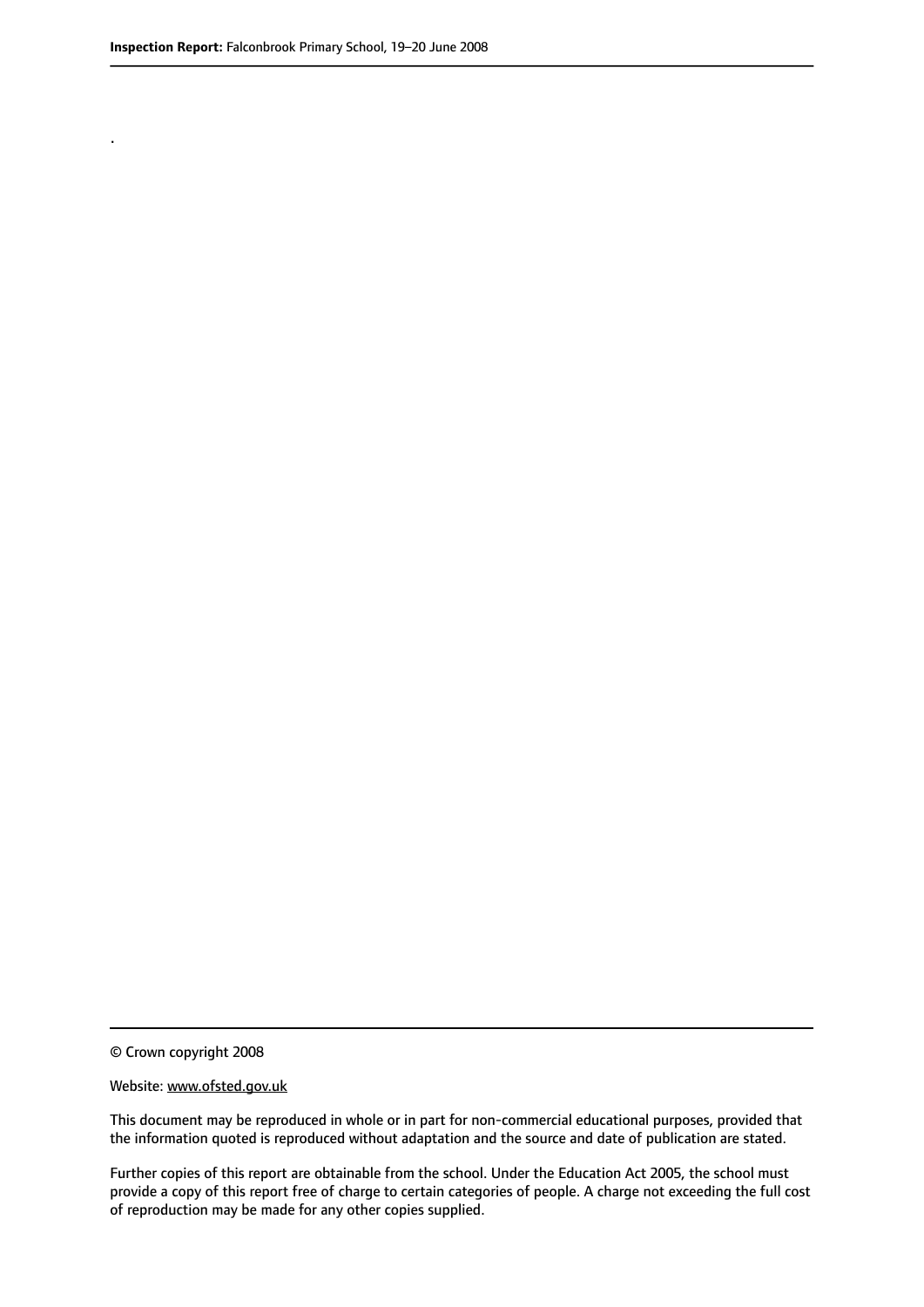# **Introduction**

The inspection was carried out by three Additional Inspectors.

#### **Description of the school**

Falconbrook Primary is a larger than average school. Pupils come from a wide range of different ethnic backgrounds. The largest groups are Black British of African and Caribbean origin. Two thirds of the pupils are learning English as an additional language and a relatively high number of pupils join the school partway through their primary education. An above average proportion of pupils have learning difficulties and/or disabilities, mainly for speech and language and for behaviour problems. Falconbrook is a Children's Fund School, reflecting the high level of needs within the community that the school serves. Staff turnover has been high. There is a breakfast and after-school club.

#### **Key for inspection grades**

| Grade 1 | Outstanding  |
|---------|--------------|
| Grade 2 | Good         |
| Grade 3 | Satisfactory |
| Grade 4 | Inadequate   |
|         |              |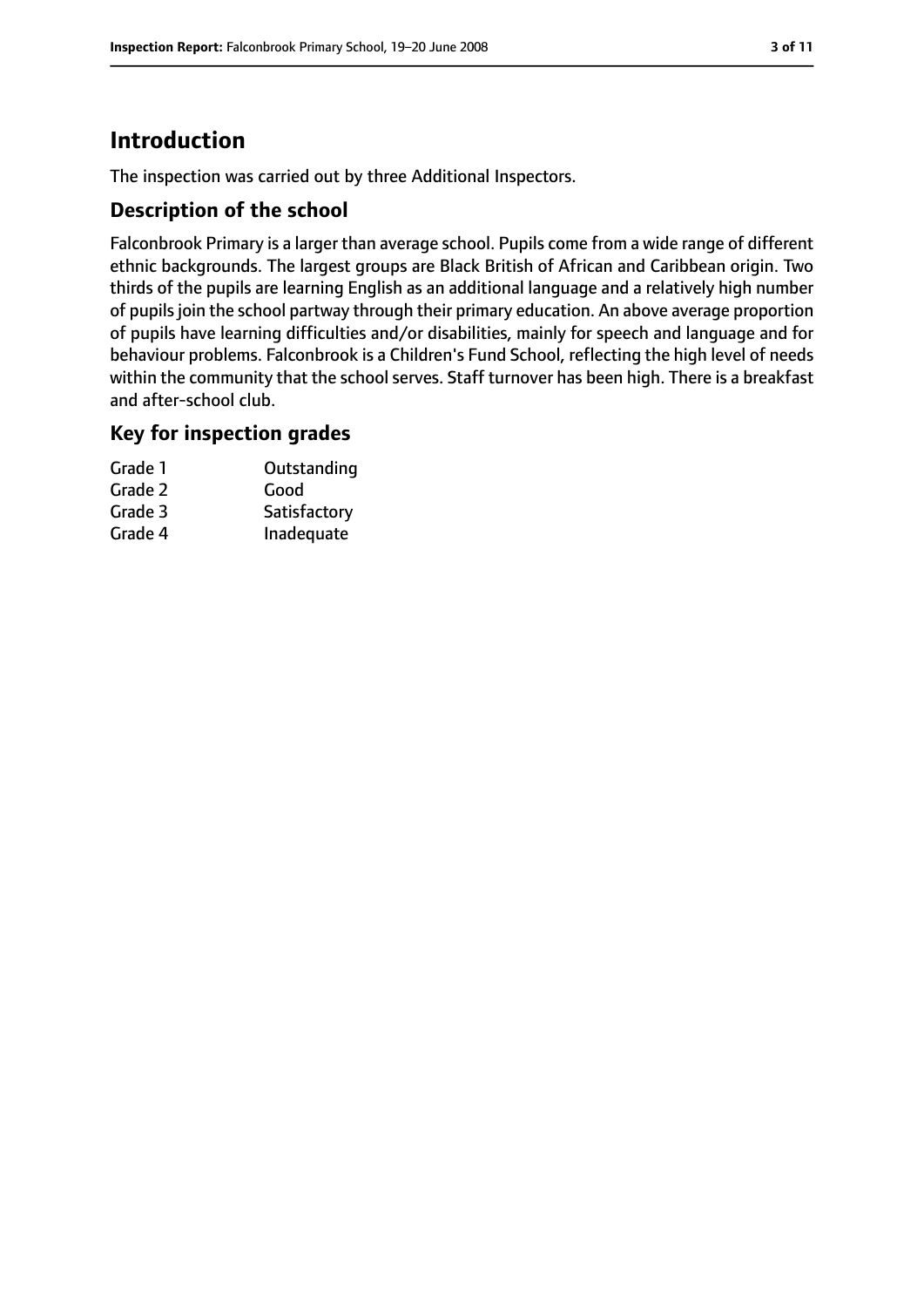# **Overall effectiveness of the school**

#### **Grade: 3**

Falconbrook provides a satisfactory education for its pupils. The headteacher, school leaders and governors have had particular success in creating a happy and welcoming environment where pupils from all backgrounds grow in confidence and self-esteem. Pupils' personal development is good because they are very well looked after. Carefully tailored support helps those with emotional and behaviour problems, as well as those who join the school partway through their primary education, sometimes with little English. As a result of this support, and a stimulating curriculum that engages pupils' interest throughout the school from Foundation Stage to the end of Year 6, the school turns out mature and sensible young people who are keen to do well.

Where the school has had less sustained success is in translating this provision into good academic achievement. Standards have fluctuated over the years. Although they were higher in 2007, standards are currently low. This nevertheless represents satisfactory achievement in relation to pupils' very low starting points. Pupils' progress in their key literacy and numeracy skills prepares them satisfactorily for the next stage of their education.

School leaders have a generally accurate view of how well the school is doing and have put in place a series of initiatives to secure improvements that show the school's sound capacity to improve. The impact of these has been hampered, however, by the many changes of staff. This has meant that, even where there has been a rise in standards, as there was last year in mathematics, this has not been maintained.

Teachers know and get on well with their pupils. They manage their classes well, and this is a major factor in the good behaviour achieved, even among some of those pupils who have had difficulty in controlling their behaviour. Teachers assess pupils' work on regularly and acquire useful information about their progress. Despite this, however, however, work is too often not matched sufficiently to the wide range of abilities within each class. For the pupils with learning difficulties and those learning English as an additional language, this is less of a problem because they benefit from help from teaching assistants. It is more able pupils who do not always make the progress they should because they are not set challenging enough work. Teachers mostly set out clearly for the pupils what it is they are expected to learn. The involvement of pupils in assessing their own learning is at an early stage, however. Marking varies widely in quality. Some teachers set out very clearly for pupils the next steps that they need to take in their learning, linking this well to the personal targets that they have on their tables or in their books. Other marking merely confirms that the teacher has seen the work. Pupils are not all aware of their targets. These inconsistencies mean care, guidance and support are satisfactory rather than good, despite the very strong pastoral care.

## **Effectiveness of the Foundation Stage**

#### **Grade: 2**

Children start school with skills and capabilities that are generally very low in relation to their ages. In addition to learning guided by adults, they benefit from a very varied curriculum that gives them a huge choice of different activities within a series of interconnected rooms covering each of the Foundation Stage areas of learning. As a result, these enthusiastic and inquisitive children make good progress, particularly in their social and physical development. Standards, however, remain well below average by the end of the Reception Year, especially in mathematical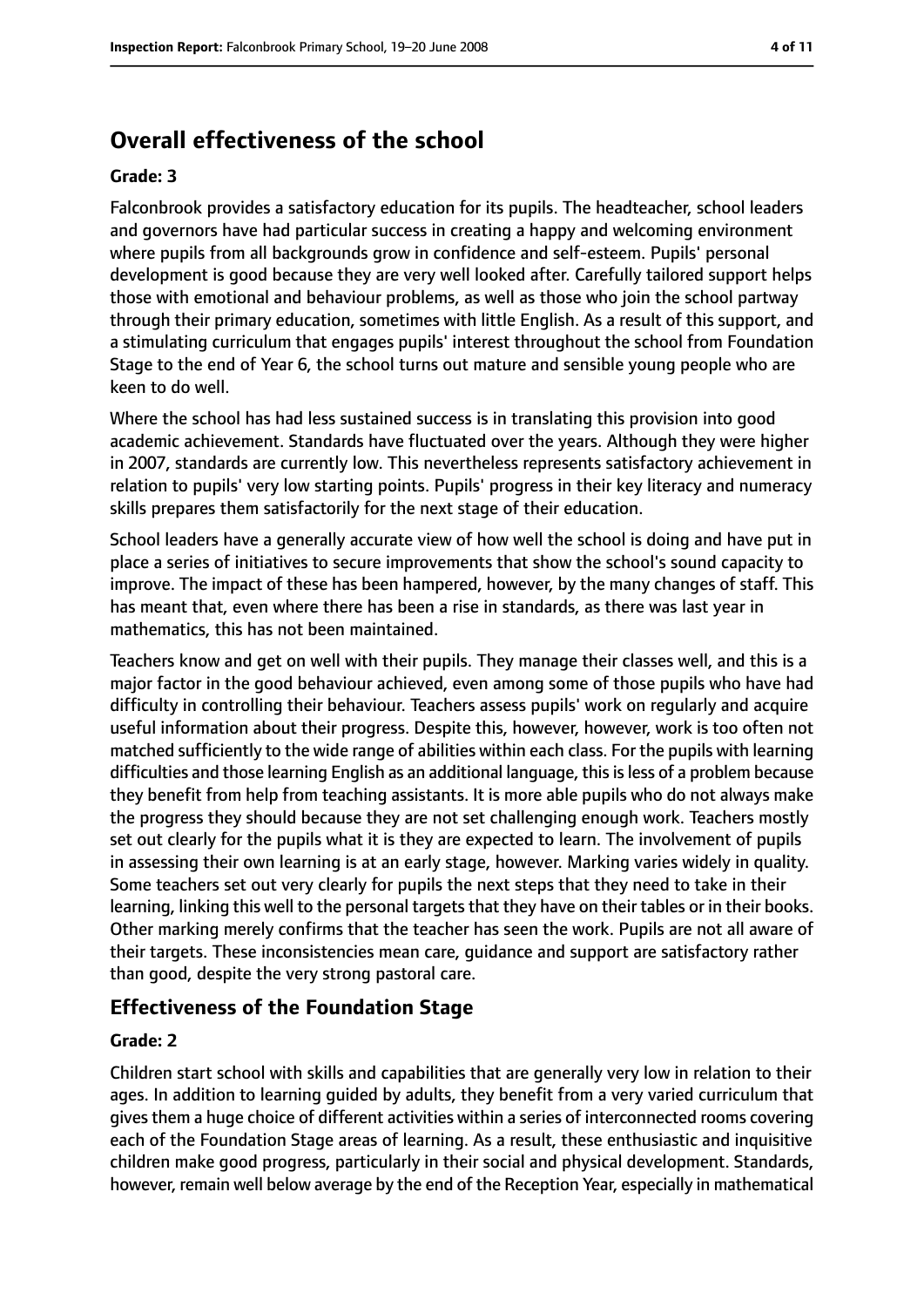development and writing. The sheer amount of choice available to the children in their exceptionally well-resourced Foundation Stage areas makes it difficult for staff to keep a close track on the exact activities every child chooses each day. They keep records of children's progress over time, but opportunities are missed for involving the children themselvesin helping to record their various different activities and to begin to think more about what they are learning. When asked, the children are certainly eager to explain!

## **What the school should do to improve further**

- Match work better to pupils' different capabilities so that more able pupils, in particular, are set consistently challenging work.
- Involve pupils more in assessing for themselves the progress that they are making and ensure that marking gives them all a clear understanding of what they need to do to improve their work.

A small proportion of the schools whose overall effectiveness is judged satisfactory but which have areas of underperformance will receive a monitoring visit by an Ofsted inspector before their next section 5 inspection.

## **Achievement and standards**

#### **Grade: 3**

Standards in the 2007 national tests rose to below average, boosted by a significant improvement in standards across the school last year in mathematics. At the time of the inspection, results of the 2008 national tests were not available to inspectors but the school's own assessments show standards to be low. The rise in standards in mathematics has not been sustained. This is in part due to changes within the leadership team. In some classes, pupils' progress has been uneven because of the changes of teacher. Although pupils'standards are close to a year behind those expected nationally, this still represents satisfactory achievement in relation to their' very low starting points, and taking account of the number of children who join Falconbrook with their education interrupted through changes of school and, sometimes, country. Pupils with learning difficulties, including those with delayed speech and language, make similar progress to the others because they benefit from good support. The same is true for those who are learning English as a second language. More able pupils, however, do not always make as much progress as they should because too often they are not set challenging enough work.

## **Personal development and well-being**

#### **Grade: 2**

Pupils certainly enjoy and feel safe at school. The vast majority behave well. They respond quickly to teachers' instructions and are attentive in class so that no time is wasted when switching between activities. A small number of pupils present challenging behaviour at times, but they are catered for well through support in the Sunshine and the Starlight rooms. Pupils' spiritual, moral, social and cultural development is good. Pupils gain valuable insights into different faiths and cultures and show respect for the views and backgrounds of others. They also show good care for others through their fundraising. 'We think about ways of raising money for charities, for example, a sponsored silence for children in Africa', explained a member of the school council. Pupils are also very pleased about the outcomes of an art competition and are rightly proud of the generous business donation that this raised to further refurbish the library. Pupils show good awareness of the importance of diet and an active lifestyle. They really enjoy the games and extra-curricular clubs in which many take part. As a pupil explained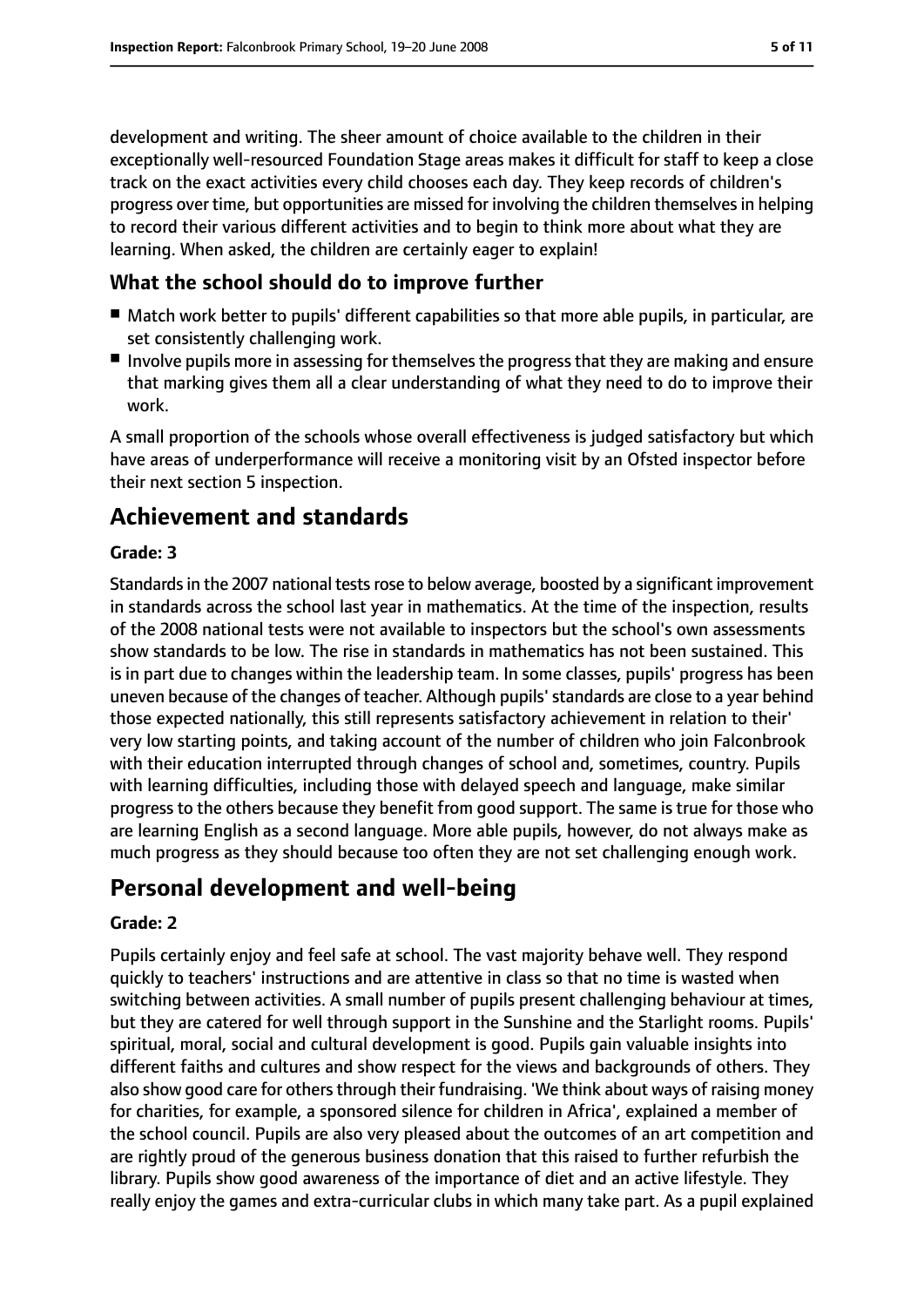with eminent clarity, 'You can do more stuff if you are fit and healthy'. Attendance is average, with pupils keen to see their class earn points in the school's rather complicated 'air miles' for attendance scheme. Punctuality, however, remains a persistent problem because a number of parents bring their children to school late.

# **Quality of provision**

## **Teaching and learning**

#### **Grade: 3**

Work is not consistently pitched at the right level for all pupils. This is particularly the case for more able pupils who are not set challenging enough tasks. Too often they are simply given more of the same work as others. Orderly classroom routines are well established and relationships between pupils and staff and among the pupils themselves are very positive. Pupils enjoy opportunities to talk about their learning in pairs but there are some missed opportunities to actively involve pupils in their learning, for example by assessing their own and each other's work. On occasion, pupils have to sit for too long listening to the teacher. Where this occurs, they are sometimes less engaged and the pace of learning slows. Pupils who find literacy and numeracy difficult are well supported within lessons by teaching assistants.

#### **Curriculum and other activities**

#### **Grade: 2**

The school's good curriculum contributes to pupils' positive attitudes to learning. It is enriched through French in Years 3 to 6 and a weekly lesson in children's philosophy, which incorporates elements of literacy and personal and social education. There are good opportunities to develop musical skills through singing, steel pans, percussion and clarinet lessons. As a result, the quality of some of the music, including the singing, is of a high standard. Pupils are enthusiastic to take part in sporting activities and this develops their positive attitudes to keeping fit and healthy. Pupils enjoy visits to local places of interest, such as a drama workshop run by a local arts centre for pupils in Year 6. Through themed days, pupils are encouraged to develop their creative skills. For example, during the recent arts day pupils experimented with different methods of printing to make pictures. There is a very good range of popular lunchtime, beforeand after-school clubs, including book club, chess, street-dancing, and various sports.

#### **Care, guidance and support**

#### **Grade: 3**

Staff work hard to ensure that all pupils are fully included in the life of the school, with additional facilities provided to help new arrivals to settle in. Pupils benefit from very good pastoral care which contributes particularly well to their personal development. The school draws well on support from outside agencies to give extra help when needed. Attendance is carefully monitored with good attendance suitably rewarded and persistent absentees and latecomers followed up appropriately. Behaviour management is very well organised and consistent across the school. As a result, there have been notable improvements in the behaviour of some pupils. Child protection procedures meet statutory requirements, although not all staff have been recently trained. Health and safety risk assessments are organised appropriately. Pupils' progress in English and mathematics is assessed termly but not all marking gives pupils sufficient guidance on how they can improve. While some pupils are very clear about their individual targets and what they need to do next, others are not.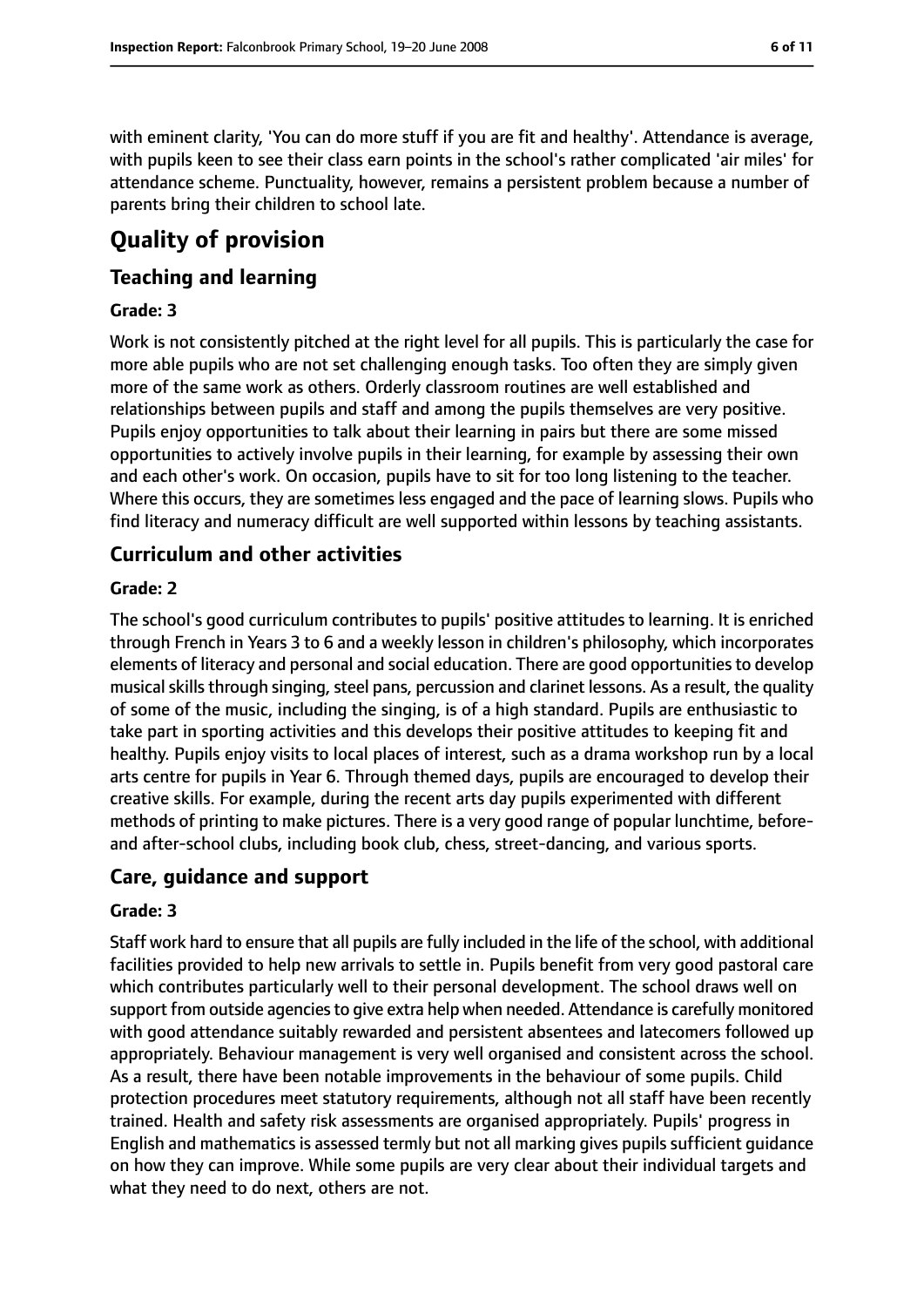## **Leadership and management**

#### **Grade: 3**

The headteacher provides good leadership and has steered the school through a difficult period of high staff turnover. However, the many staff changes, including within the leadership team, have limited the impact of measures taken to raise standards. School leaders' monitoring identifies priorities for development but not all managers are involved in evaluating the quality and consistency of teaching and learning to secure swift improvements. Systems are in place to check how well pupils are making progress. However, information from assessments is not used consistently throughout the school to ensure that all pupils are suitably challenged in their work so that they all make the progress of which they are capable. Governors are very committed to the school and take an active part in helping it to improve. They share the headteacher's and senior leaders' vision for Falconbrook as an inclusive school where all are valued but they have not challenged the school enough on achievement and standards. Leaders, staff and governors have together secured very good resources to support pupils' learning and enjoyment of school.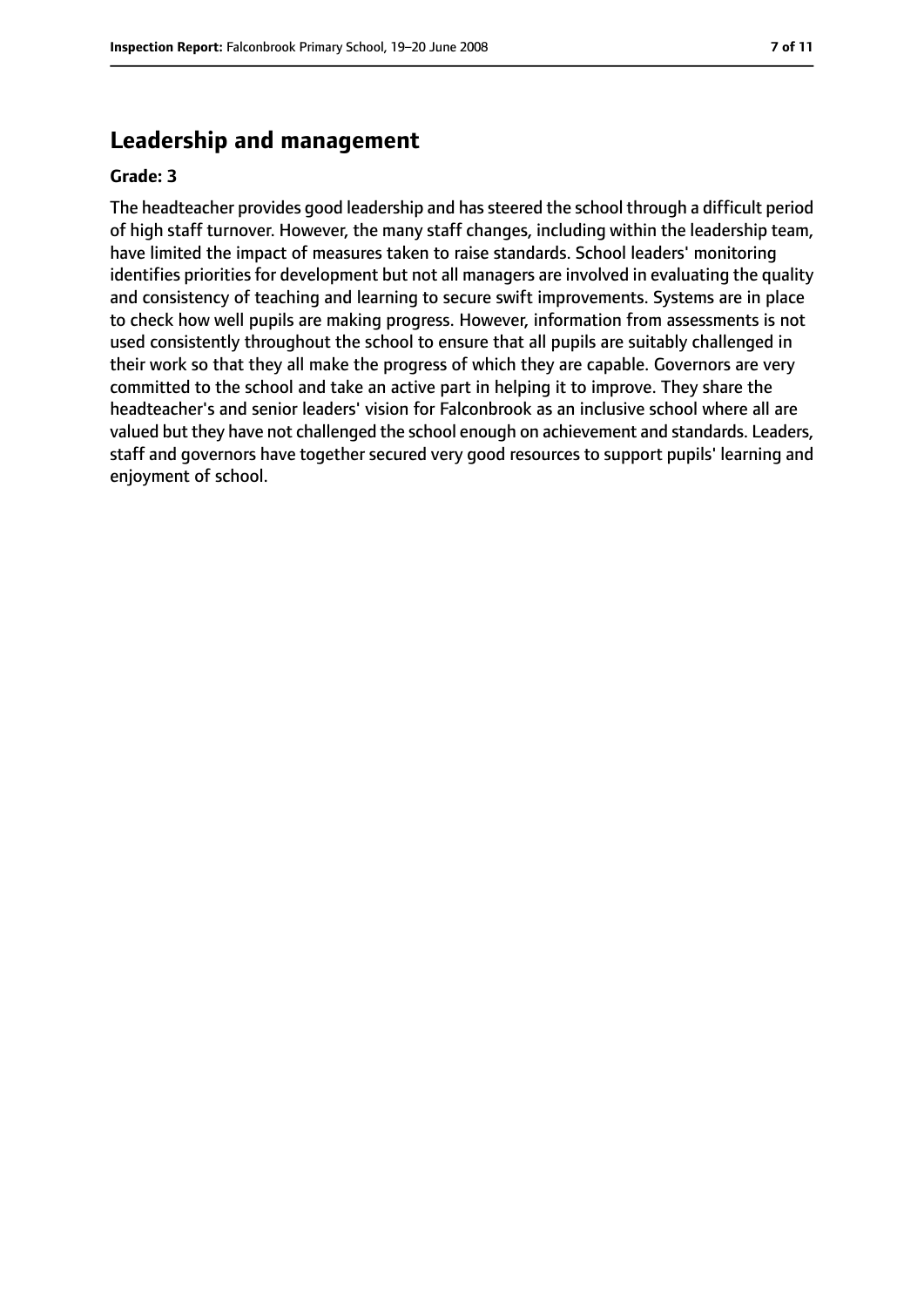**Any complaints about the inspection or the report should be made following the procedures set out in the guidance 'Complaints about school inspection', which is available from Ofsted's website: www.ofsted.gov.uk.**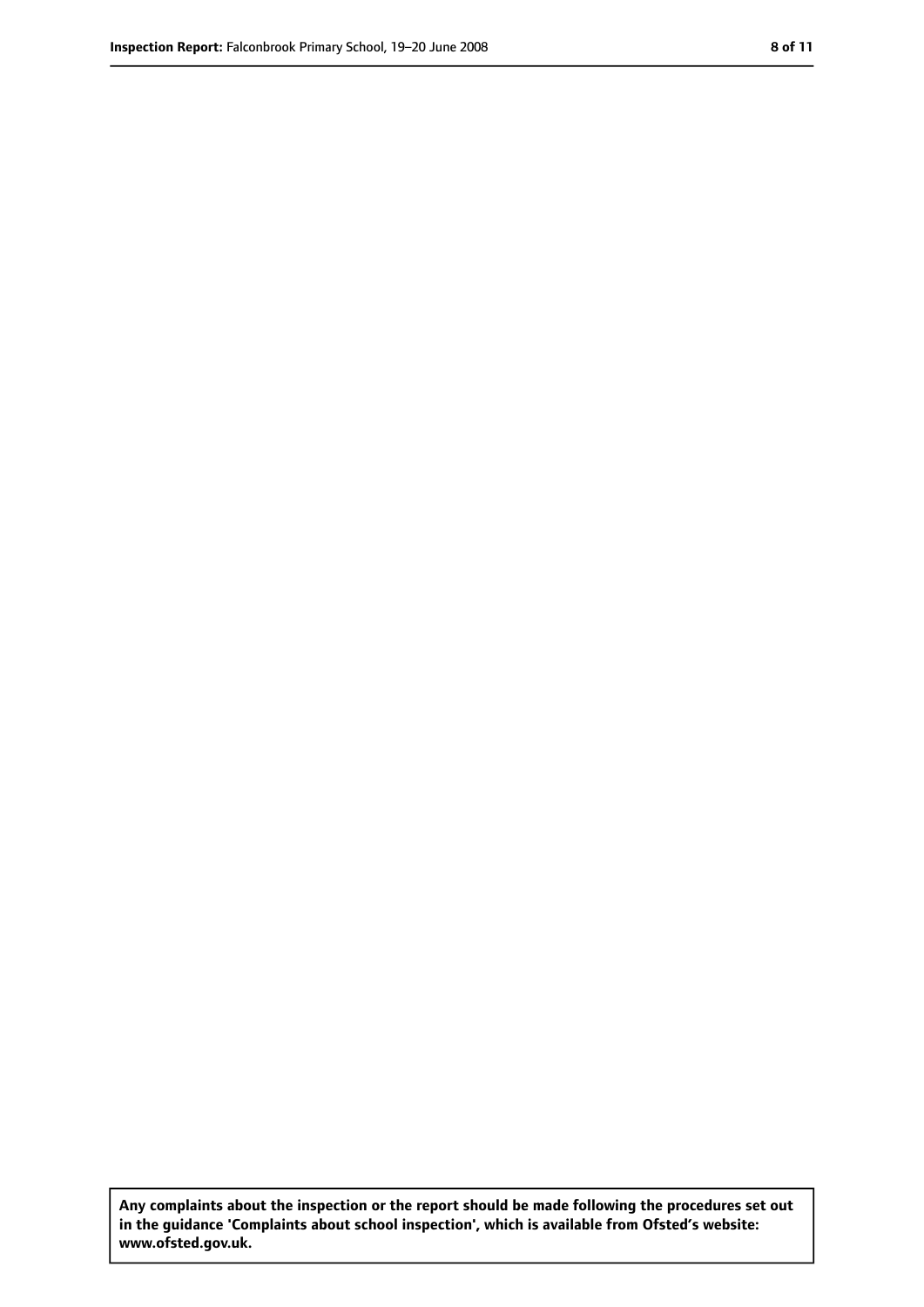#### **Annex A**

## **Inspection judgements**

| $^{\backprime}$ Key to judgements: grade 1 is outstanding, grade 2 good, grade 3 satisfactory, and | <b>School</b>  |
|----------------------------------------------------------------------------------------------------|----------------|
| arade 4 inadeguate                                                                                 | <b>Overall</b> |

## **Overall effectiveness**

| How effective, efficient and inclusive is the provision of education, integrated<br>care and any extended services in meeting the needs of learners? |     |
|------------------------------------------------------------------------------------------------------------------------------------------------------|-----|
| Effective steps have been taken to promote improvement since the last<br>inspection                                                                  | Yes |
| How well does the school work in partnership with others to promote learners'<br>well-being?                                                         |     |
| The effectiveness of the Foundation Stage                                                                                                            |     |
| The capacity to make any necessary improvements                                                                                                      |     |

#### **Achievement and standards**

| How well do learners achieve?                                                                               |  |
|-------------------------------------------------------------------------------------------------------------|--|
| The standards <sup>1</sup> reached by learners                                                              |  |
| How well learners make progress, taking account of any significant variations between<br>groups of learners |  |
| How well learners with learning difficulties and disabilities make progress                                 |  |

## **Personal development and well-being**

| How good is the overall personal development and well-being of the<br>learners?                                  |  |
|------------------------------------------------------------------------------------------------------------------|--|
| The extent of learners' spiritual, moral, social and cultural development                                        |  |
| The extent to which learners adopt healthy lifestyles                                                            |  |
| The extent to which learners adopt safe practices                                                                |  |
| How well learners enjoy their education                                                                          |  |
| The attendance of learners                                                                                       |  |
| The behaviour of learners                                                                                        |  |
| The extent to which learners make a positive contribution to the community                                       |  |
| How well learners develop workplace and other skills that will contribute to<br>their future economic well-being |  |

## **The quality of provision**

| How effective are teaching and learning in meeting the full range of the<br>learners' needs?          |  |
|-------------------------------------------------------------------------------------------------------|--|
| How well do the curriculum and other activities meet the range of needs<br>and interests of learners? |  |
| How well are learners cared for, guided and supported?                                                |  |

 $^1$  Grade 1 - Exceptionally and consistently high; Grade 2 - Generally above average with none significantly below average; Grade 3 - Broadly average to below average; Grade 4 - Exceptionally low.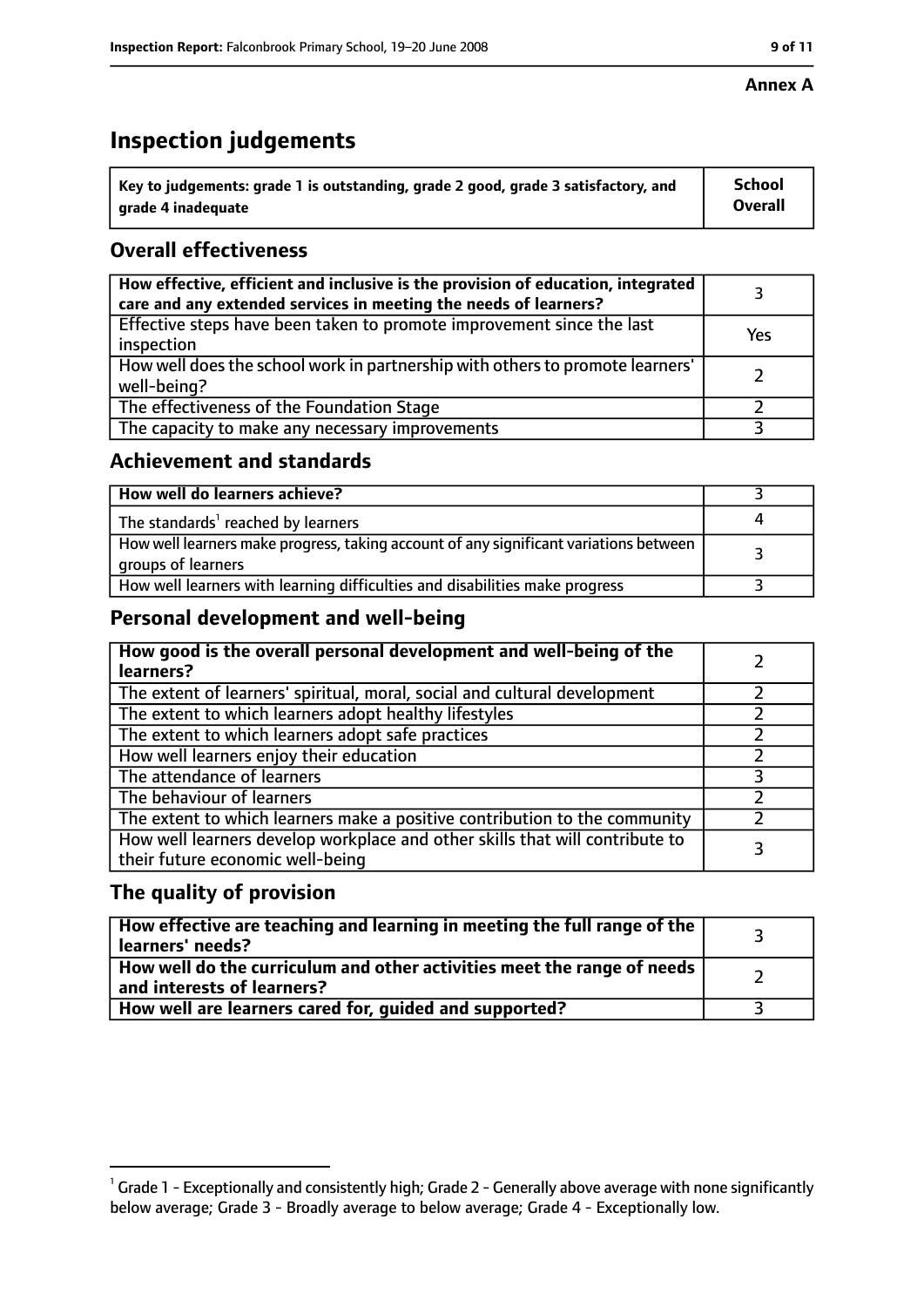# **Leadership and management**

| How effective are leadership and management in raising achievement<br>and supporting all learners?                                              | 3   |
|-------------------------------------------------------------------------------------------------------------------------------------------------|-----|
| How effectively leaders and managers at all levels set clear direction leading<br>to improvement and promote high quality of care and education |     |
| How effectively leaders and managers use challenging targets to raise standards                                                                 | 3   |
| The effectiveness of the school's self-evaluation                                                                                               |     |
| How well equality of opportunity is promoted and discrimination tackled so<br>that all learners achieve as well as they can                     | 3   |
| How effectively and efficiently resources, including staff, are deployed to<br>achieve value for money                                          | 3   |
| The extent to which governors and other supervisory boards discharge their<br>responsibilities                                                  | 3   |
| Do procedures for safequarding learners meet current government<br>requirements?                                                                | Yes |
| Does this school require special measures?                                                                                                      | No  |
| Does this school require a notice to improve?                                                                                                   | No  |